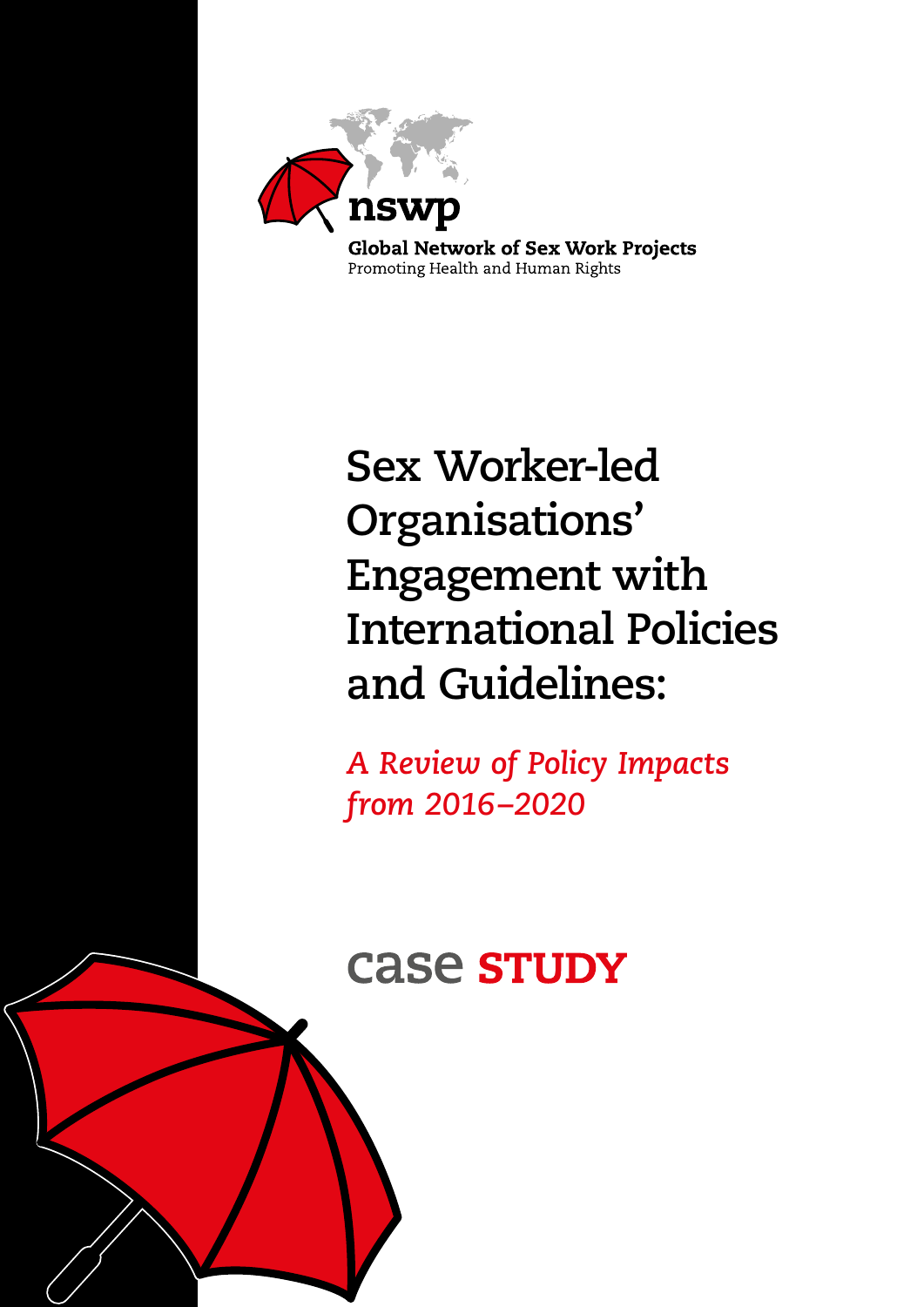**Sex Worker-led Organisations' Engagement with International Policies and Guidelines:** 



*A Review of Policy Impacts from 2016–2020*

# case stupy

## **Introduction**

Since 1992, the Global Network of Sex Work Projects (NSWP) has existed to uphold and advance the human rights of female, male, and transgender sex workers around the world. As a global network of sex workerled organisations, currently with more than 300 member organisations in 95 countries, NSWP has played an integral role in developing and promoting evidencebased international guidelines and policies to ensure the respect, protection, and fulfilment of sex workers' human rights. From grassroots-level advocacy to global policy campaigns, the diverse achievements of NSWP and its members have testified to the importance of recognising sex workers as experts in their own lives and work, and of supporting sex worker-led organisations and networks.

This case study is the fourth and final instalment in a series produced by NSWP over a five-year period. Spanning the years 2015 to 2019, three previous case studies documented the role of NSWP and its member organisations in the development, implementation, and monitoring of rights-affirming international guidelines and policies on sex work. These case studies also examined the usage and impact of international guidelines and policies in local, national, and regional sex worker advocacy.

Given the extensive nature of the NSWP network's engagements with international policies and guidelines, this case study does not attempt to provide an exhaustive summary of the activities and outputs of the last five years. Instead, this case study offers a holistic reflection on the process of effecting change over time, emphasising diverse developments and initiatives which have directly and indirectly contributed to policy change.

# **Objectives**

NSWP identified the following objectives for this five-year study:

#### Objective #1

Monitor and reflect on the impacts at the local and national level of various policies that support the protection of sex workers' human rights and the full decriminalisation of sex work.

#### Objective #2

Monitor and reflect on the impacts at the local and national level of various policies that hinder sex workers' access to rights as outlined in the NSWP Consensus Statement.

#### Why?

International policies on sex work impact sex workers' lives at a grassroots level.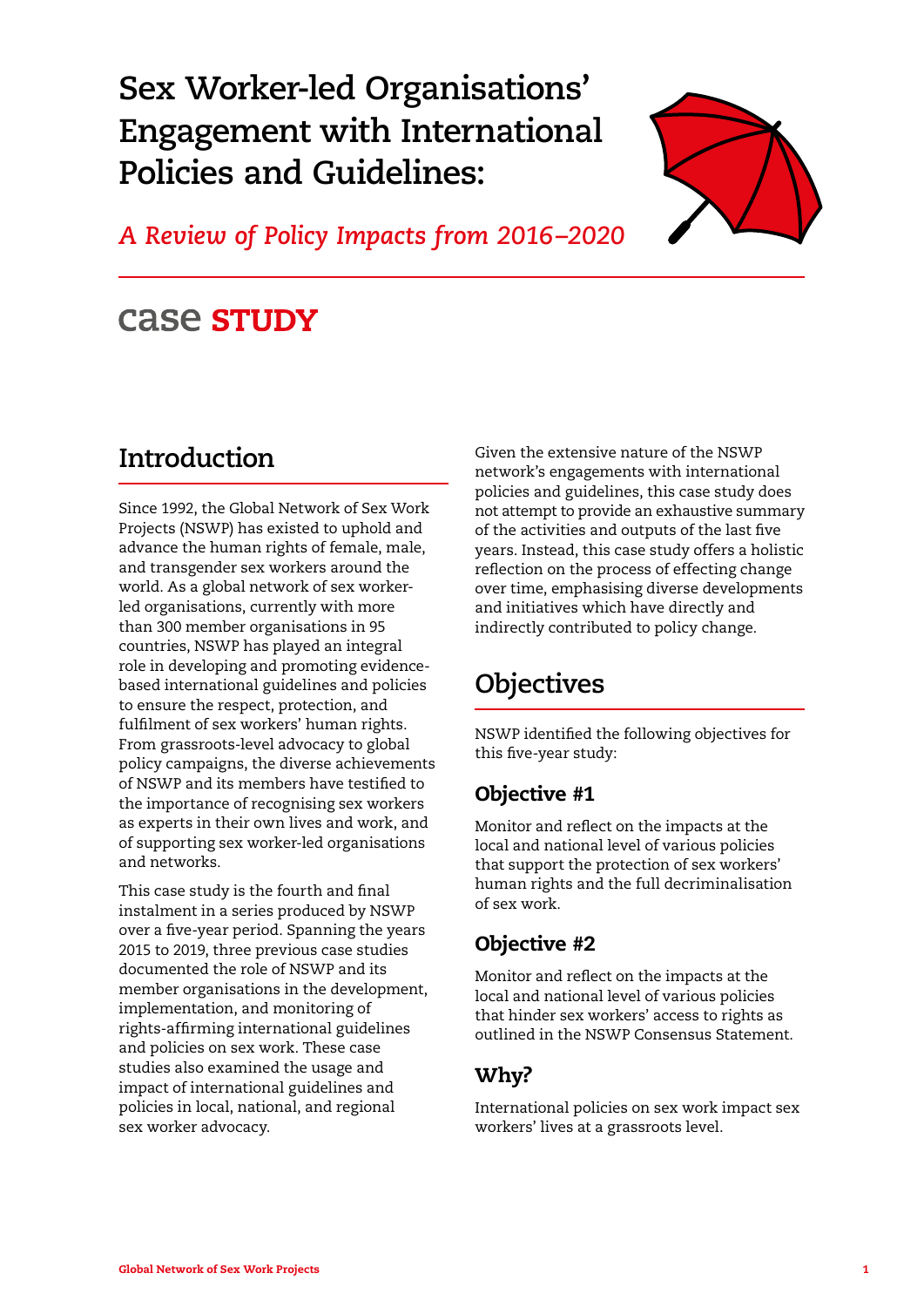

## **Methodology**

This case study is informed through a combination of semi-structured interviews, internal consultations, and reviews of documentation from the last five years. Consultations with the NSWP Secretariat and regional network coordinators were conducted to identify the three main 'actions', or themes, of this case study. Twenty-two semi-structured interviews were then conducted with NSWP Secretariat staff, member organisations from all five regions, and diverse external stakeholders. These findings were synthesised with documentation from NSWP publications, internal reports, case studies, and regional network reports, along with annual member survey results from 2016–2019. All data were analysed thematically to extract key themes, which are discussed in the following sections.

# **Background**

#### **NSWP**

NSWP is a global network of sex workerled organisations that exists to uphold the voice of sex workers globally and connect regional networks advocating for the rights of female, male, and transgender sex workers. It advocates for rights-based health and social services, freedom from abuse and discrimination, and self-determination for sex workers.

All NSWP members endorse the [NSWP](http://www.nswp.org/resource/nswp-consensus-statement-sex-work-human-rights-and-the-law)  [Consensus Statement on Sex Work, Human](http://www.nswp.org/resource/nswp-consensus-statement-sex-work-human-rights-and-the-law)  [Rights and the Law](http://www.nswp.org/resource/nswp-consensus-statement-sex-work-human-rights-and-the-law) and confirm their commitment to three core values:

- Acceptance of sex work as work.
- Opposition to all forms of criminalisation and other legal oppression of sex work (including sex workers, clients, third parties,<sup>1</sup> families, partners, and friends).
- Supporting self-organisation and self-determination of sex workers.

The Global Secretariat is responsible for the implementation of the NSWP Strategic Plan and the day-to-day running of the organisation. The Global Coordinator, under the direction of the Board of Directors, leads the Secretariat. The Board includes sex workers from all five regions, and across diverse and intersecting communities, and is elected by and accountable to the sex worker-led member organisations.

The majority of NSWP staff and consultants are sex workers, and priority is given to suitably qualified applicants who have sex work experience in the recruitment process. NSWP does not require that all staff, consultants, or board members publicly disclose their sex worker status. However, the Global Coordinator, the President and Vice-President must be current or former sex workers who are prepared to speak publicly as sex workers.

NSWP is a sex worker-led organisation. Voting member organisations are therefore expected to be sex worker-led and to ensure the meaningful participation of sex workers at every level of their organisation.

#### Core International Policies and Guidelines

NSWP's involvement in the development of core international policies and guidelines on sex work predates 2016. In 2009, NSWP advocated for the establishment of the UNAIDS Advisory Group (now Steering Committee) on HIV and Sex Work to foster the meaningful involvement of sex workers in the development of UNAIDS guidance. In 2012, the Advisory Group drafted four Annexes, published as part of the updated UNAIDS [Guidance Note on HIV and Sex](https://www.unaids.org/en/resources/documents/2012/20120402_UNAIDS-guidance-note-HIV-sex-work)  [Work,](https://www.unaids.org/en/resources/documents/2012/20120402_UNAIDS-guidance-note-HIV-sex-work) which included the UN's first ever explicit statement supporting the full decriminalisation of sex work.

NSWP simultaneously contributed to the development of WHO's 2012 guidelines on the [Prevention and Treatment of HIV and](https://www.who.int/hiv/pub/guidelines/sex_worker/en/)  [Other Sexually Transmitted Infections](https://www.who.int/hiv/pub/guidelines/sex_worker/en/)  [for Sex Workers in Low- and Middle-](https://www.who.int/hiv/pub/guidelines/sex_worker/en/)[Income Countries](https://www.who.int/hiv/pub/guidelines/sex_worker/en/), which served as the basis for [Implementing Comprehensive](https://www.nswp.org/resource/sex-worker-implementation-tool-swit)  [HIV/STI Programmes with Sex Workers:](https://www.nswp.org/resource/sex-worker-implementation-tool-swit)  [Practical Approaches from Collaborative](https://www.nswp.org/resource/sex-worker-implementation-tool-swit)  [Interventions](https://www.nswp.org/resource/sex-worker-implementation-tool-swit), also known as the Sex Worker Implementation Tool (SWIT).

<sup>1</sup> The term 'third parties' includes managers, brothel keepers, receptionists, maids, drivers, landlords, hotels who rent rooms to sex workers and anyone else who is seen as facilitating sex work.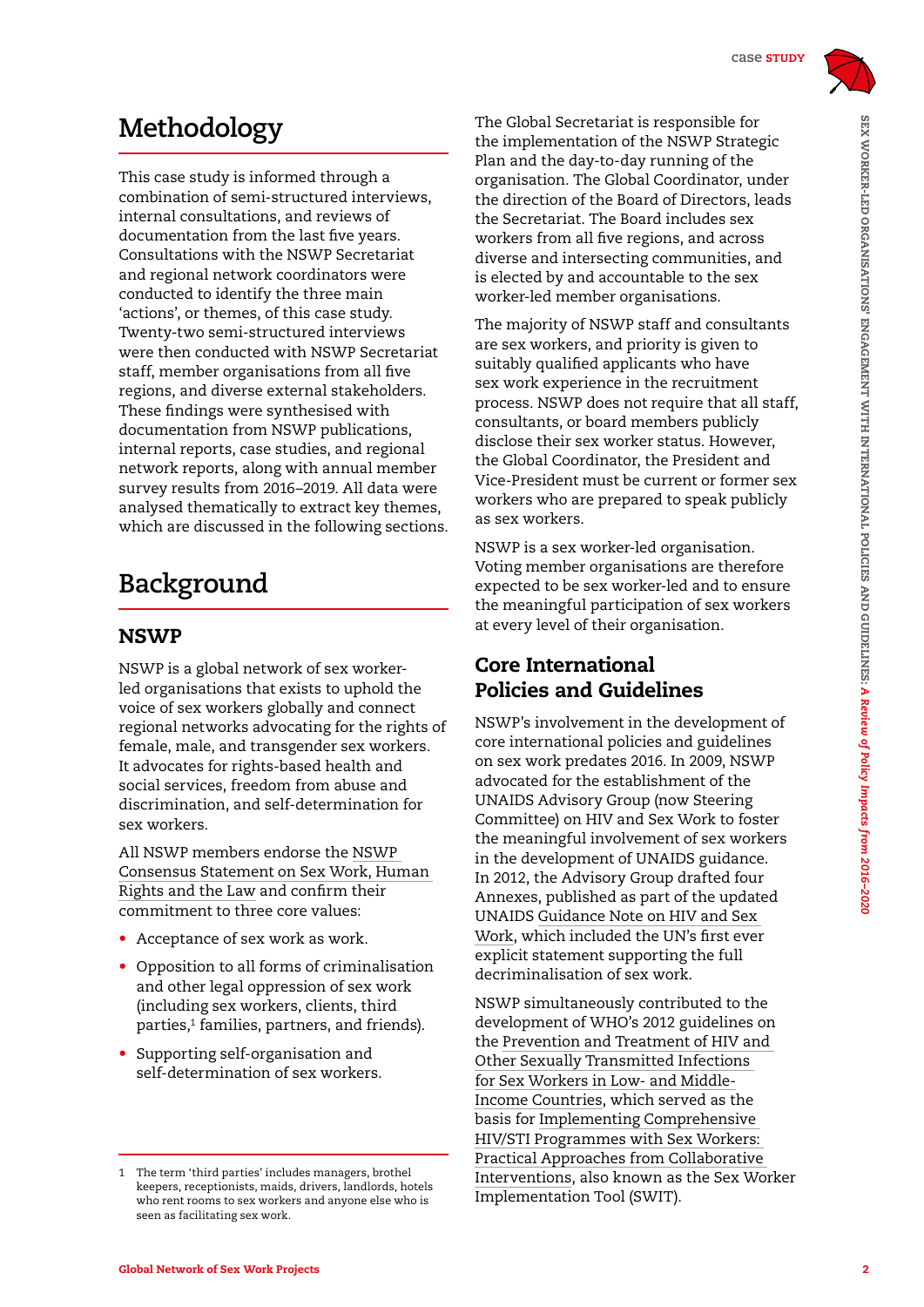

Published in 2013 by WHO, UNFPA, UNAIDS, NSWP, The World Bank, and UNDP, the SWIT is considered as the core international normative guidance for rights-based, community-led sex worker programming. It has been adopted by the Global Fund, the Bridging the Gaps key population programme, and the Linkages key population programme. Since its publication, NSWP has partnered with the regional sex worker-led networks [African Sex Workers Alliance](http://aswaalliance.org/) (ASWA), [Asia](https://apnsw.info/)  [Pacific Network of Sex Workers](https://apnsw.info/) (APNSW), [Caribbean Sex Work Coalition](https://www.nswp.org/featured/caribbean-sex-work-coalition) (CSWC), [Sex](http://www.swannet.org/)  [Workers' Rights Advocacy Network for](http://www.swannet.org/)  [Central and Eastern Europe and Central](http://www.swannet.org/)  [Asia](http://www.swannet.org/) (SWAN), [International Committee on](http://sexworkeurope.org/)  [the Rights of Sex Workers in Europe](http://sexworkeurope.org/) (ICRSE), and [Plataforma LatinoAmerica de Personas](http://plaperts.nswp.org/)  [que EjeRcen el Trabajo Sexual](http://plaperts.nswp.org/) (PLAPERTS) to increase sex workers' knowledge of the SWIT and strengthen sex worker-led organisations' capacity to advocate for its implementation.

#### Previous Case Studies

NSWP's first case study within this series, [Measuring the Impacts of Amnesty](https://www.nswp.org/resource/measuring-the-impacts-amnesty-international-s-resolution-protecting-the-human-rights-sex)  [International's Resolution on Protecting](https://www.nswp.org/resource/measuring-the-impacts-amnesty-international-s-resolution-protecting-the-human-rights-sex)  [the Human Rights of Sex Workers](https://www.nswp.org/resource/measuring-the-impacts-amnesty-international-s-resolution-protecting-the-human-rights-sex) (2015), examined NSWP's role in advocating for and developing Amnesty International's [Policy](https://www.amnesty.org/en/documents/pol30/4062/2016/en/)  [on State Obligations to Respect, Protect and](https://www.amnesty.org/en/documents/pol30/4062/2016/en/)  [Fulfil the Human Rights of Sex Workers](https://www.amnesty.org/en/documents/pol30/4062/2016/en/). The second case study, [Reviewing Sex Worker-Led](https://www.nswp.org/resource/reviewing-sex-worker-led-organisations-use-international-guidelines)  [Organisations' Use of International Guidelines](https://www.nswp.org/resource/reviewing-sex-worker-led-organisations-use-international-guidelines) (2017), continued to monitor the role of NSWP and its members in the development and implementation of international policies and guidelines, with additional focus on SWIT advocacy and engagement with women's rights organisations. The third case study, [Reviewing Sex Worker-Led Organisations'](https://www.nswp.org/resource/case-studies/reviewing-sex-worker-led-organisations-use-international-guidelines)  [Use of International Guidelines: Third](https://www.nswp.org/resource/case-studies/reviewing-sex-worker-led-organisations-use-international-guidelines)  [Edition](https://www.nswp.org/resource/case-studies/reviewing-sex-worker-led-organisations-use-international-guidelines) (2019), focused on engagements with international women's rights organisations, capacity-building to promote the SWIT, and the impacts of Amnesty International's policy on sex work.

# **Actions Monitored and Documented**

This case study monitors the following three actions:

#### Action #1

Strengthening the capacity of sex worker-led networks and organisations to advocate for and meaningfully engage in the development and implementation of rights-based policies on sex work.

### Action #2

Advocating for non-governmental organisations, intergovernmental organisations, and governmental bodies to adopt and implement rights-based policies on sex work.

### Action #3

Working with women's rights organisations, bodies, and entities to promote rights-based policies and positions on sex work.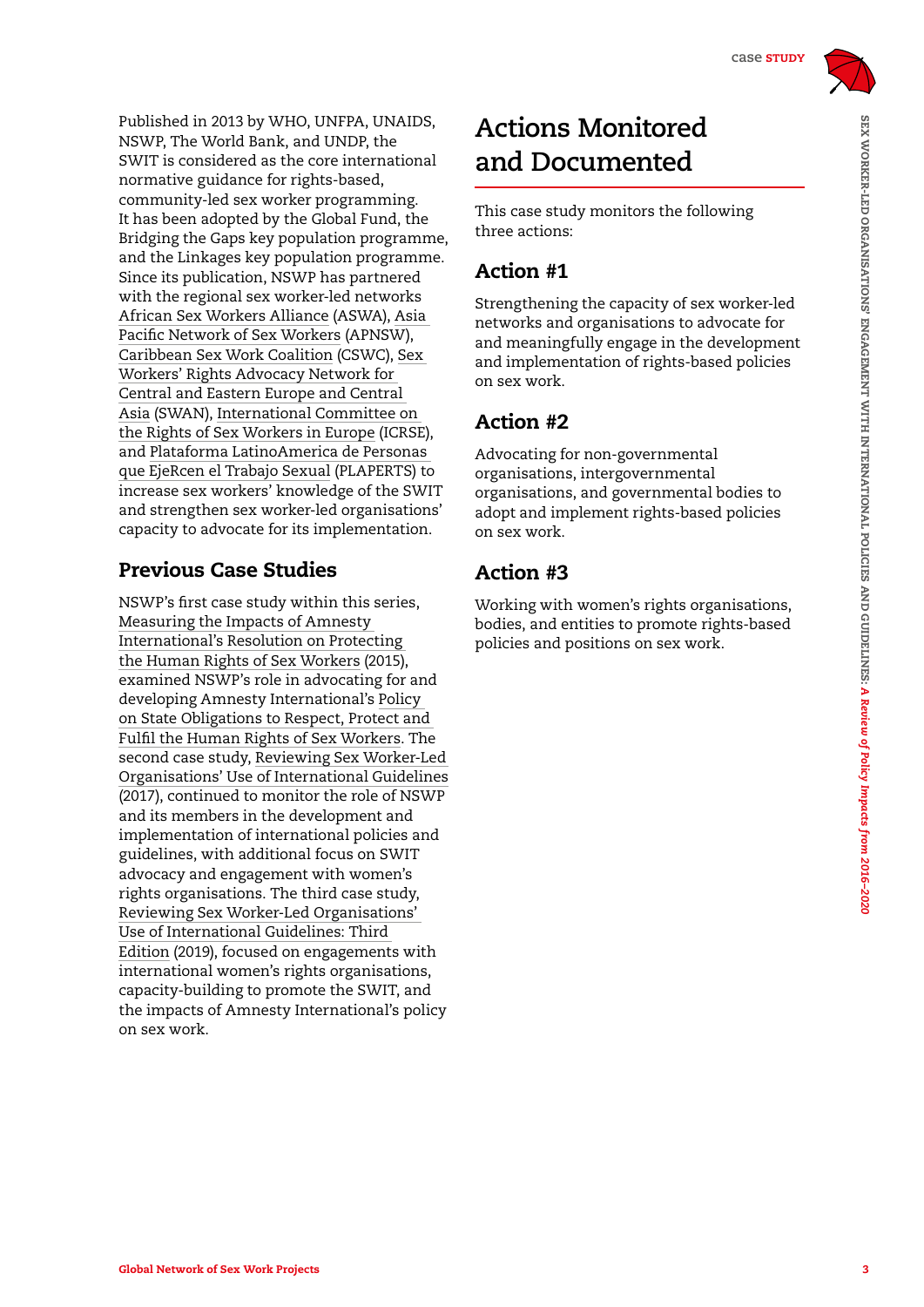

### ACTION #1:

**Strengthening the capacity of sex worker-led networks and organisations to advocate for and meaningfully engage in the development and implementation of rights-based policies on sex work** 

#### SWIT Capacity-Building

Since its 2013 launch, the SWIT has played a central role within the NSWP network's capacity-building programmes. To date, thousands of sex workers in all five NSWP regions have participated in SWIT trainings. In 2019, 64% of NSWP member organisations responding to NSWP's Annual Member Survey reported having advocated for the use of the SWIT in their country, and 67% reported using NSWP's 2015 [Smart](https://www.nswp.org/resource/the-smart-sex-worker-s-guide-swit)  [Sex Worker's Guide to SWIT](https://www.nswp.org/resource/the-smart-sex-worker-s-guide-swit) to inform their advocacy.

Over the last five years, NSWP members have engaged with the SWIT to achieve diverse outcomes, ranging from increased community empowerment to the implementation of sex worker-led health clinics. At the policy level, sex worker-led organisations have also used the SWIT to advance rights-based policies and programmes through work with national ministries of health, local municipalities, and other government entities.

"Using the SWIT, we have had about 15 organisations we have worked with who have influenced national policies, and countries have now started doing a humanrights based approach, also influencing countries to bring sex workers on board."

*Grace Kamau, Regional Coordinator of ASWA*

Regional networks' activities to roll out the SWIT have also impacted policies at the global level, including the Global Fund's adoption of the SWIT as a framework for sex worker programming in funding proposals. In Eastern Europe and Central Asia, SWAN's comprehensive promotion of the SWIT was credited for helping set the stage for the Global Fund's policy adoption:

"This is an achievement that would not be possible without SWAN's involvement, because they created the momentum and created an awareness [of the SWIT] in the region."

*Andrey Poshtaruk, UNFPA Regional Advisor for Eastern Europe and Central Asia* 

#### Strengthening Regional Networks

Over the last five years, NSWP has continued to provide capacity-building and technical support to regional sex worker-led networks in the five NSWP regions. Through the Robert Carr Fund grant to the Sex Worker Networks Consortium, NSWP has strengthened the capacity of regional networks to promote rights-based policies and programmes at the global, regional, and national levels, while increasing the sustainability of sex workerled networks and organisations.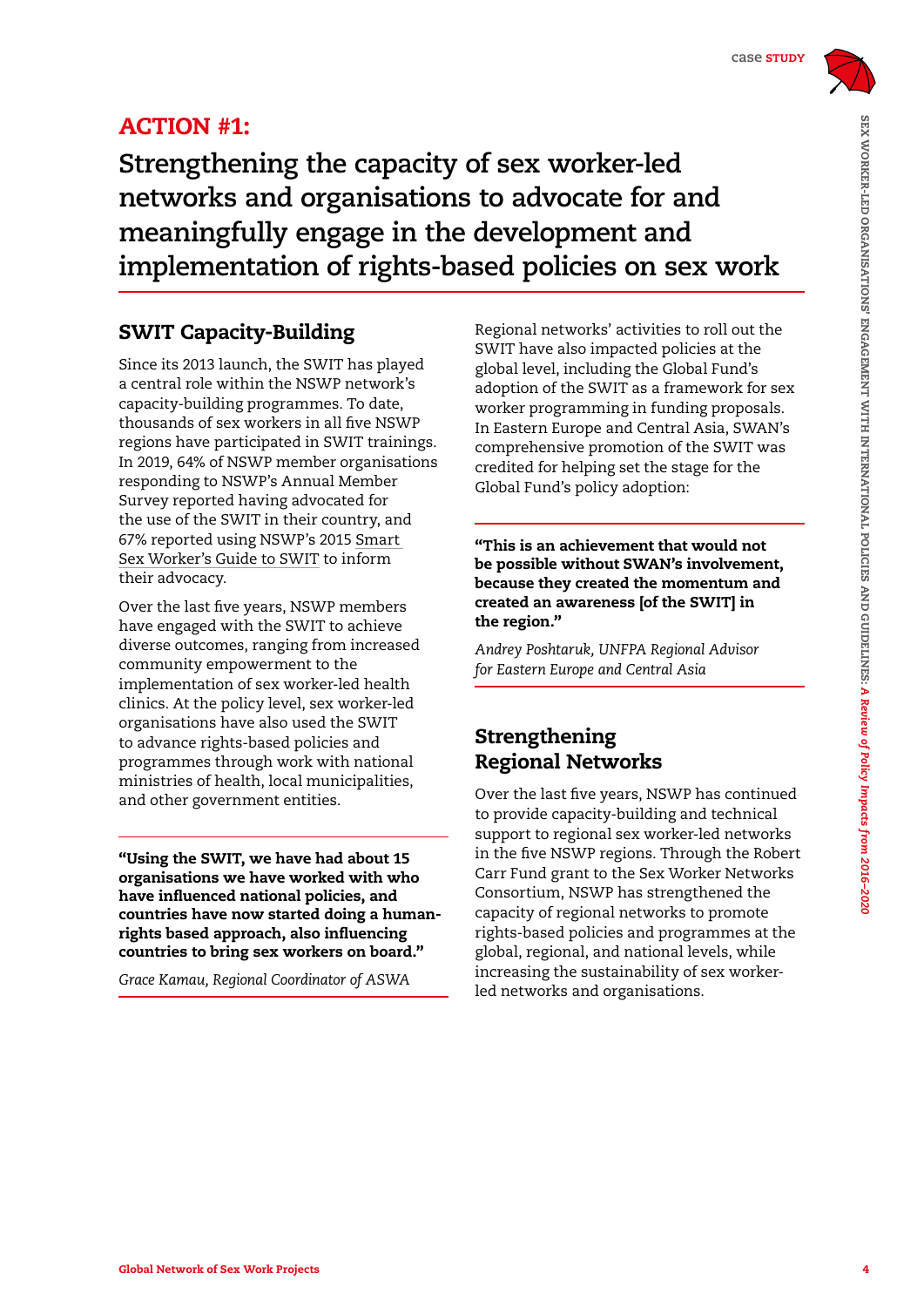

By providing regular technical support to regional networks, NSWP has strengthened their capacity in financial management, governance systems, and organisational development and strategy. Regional sex worker-led networks, in turn, have become better equipped to mentor and support national sex worker-led organisations.

"We count on NSWP a lot for support around governance. [ICRSE's] organisational manual and conflict resolution resources are all based on NSWP, as well as our election system."

*Luca Stevenson, Regional Coordinator of ICRSE*

Furthermore, regional capacity-building activities, including engagement with the SWIT and Global Fund trainings, have had a 'trickle-down' effect to the national and local levels. This sustainable, community-driven approach has facilitated a continual exchange of skills and knowledge among sex workers that has grown over time.

"Initially we had two big [regional] trainings on the SWIT with around 30 sex workers from the region, and then our members did national-level trainings. And from there, they had these 'trickle-down' local trainings."

*Staša Plec´aš, Executive Director of SWAN* 

NSWP works with and through the regional networks to enable them in turn to support national networks and local organisations. They serve as a link between NSWP's membership base and Secretariat, and play a critical role in enabling NSWP to effectively represent the voices and priorities of sex workers worldwide. This approach has gained increasing recognition over the last five years as a paragon for community representation and self-organisation.

"I think that [approach] has given strength to NSWP as a network. It's given credibility to NSWP as a network, and it really serves as an example to others of how to best organise yourself at a global level, while still being able to show how you are actually representing [the community] and what your legitimacy is based on."

*Mark Vermeulen, Executive Director of Aidsfonds*

This commitment to regional empowerment has not only reinforced NSWP's ability to promote policies and programmes at the global level, but it has also helped the network adapt to emerging challenges. As the COVID-19 pandemic changes the way that communities convene and conduct advocacy, regional networks have adapted their strategies, amplifying members' voices using digital technologies and platforms.

#### National Movement-Building

The capacity-building activities of NSWP and regional networks have supported the formation of thriving national and local sex worker-led organisations and movements. In Argentina, following a 2019 SWIT training led by PLAPERTS, AMMAR Córdoba joined with 13 other sex worker-led organisations in Argentina to form the national political movement, Red por el Reconocimiento de lxs Trabajadrxs Sexuales (RXRTS). Since its creation, RXRTS has published a joint policy document and launched a successful campaign to register sex workers for social benefits in Argentina.

"This is a unique experience, since it brings together different identities, ages, and types [of sex workers] that share the same interest in the recognition of sex work as work."

*Eugenia Aravena, General Secretary of AMMAR Córdoba, Argentina*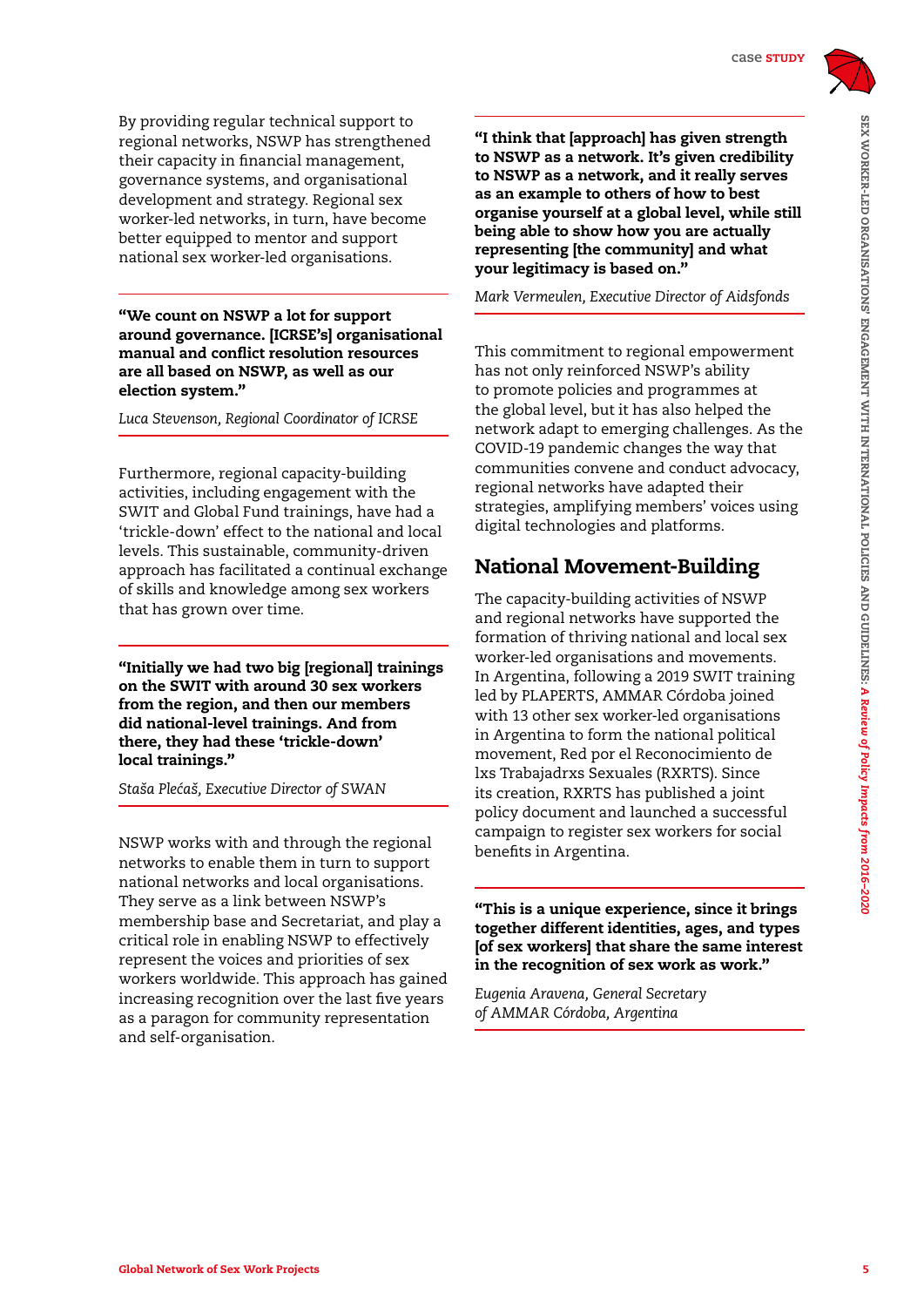Since 2013, the Sex Worker Academy Africa (SWAA) has also served as an important platform for cultivating national sex worker movements and emerging leaders. Since its launch, hundreds of sex workers have participated in the SWAA, acquiring skills and knowledge to promote rights-based policies and programmes rooted in the principles of the SWIT.

"We've seen a lot of movements being born from the SWAA. It's somewhere where sex workers lead the process and talk about what is viable for sex workers, what is 'capacity-building' for sex workers."

*Grace Kamau, Regional Coordinator of ASWA*

Over time, the SWAA has stood as a testament to the efficacy and sustainability of sex worker-led capacity-building approaches, influencing the way that external stakeholders perceive peer-to-peer learning.

"For me, the most exciting thing about the SWAA is that it's really brought acknowledgement, but also credibility, to peer-to-peer learning and capacitystrengthening. I think when the SWAA started it was received with a bit of, 'What is this?' and lots of questions from stakeholders. And now it's really a 'household name.'"

*Lynn Werlich, Head of the International Sex Work Programme, Aidsfonds*

In turn, strong national movements have empowered a new generation of community leaders, who have amplified sex workers' priorities and policy demands across diverse platforms.

"Over the past few years, the voices of sex workers have been heard more in Senegal. I'm not the only sex worker advocate who goes to high-level meetings – there are new emerging leaders among sex workers now."

*Lala Maty-Sow, Director of And Soppeku, Senegal*

#### Global Fund Capacity-Building

When NSWP first began implementing Global Fund capacity-building programmes in 2015, many sex worker-led organisations lacked knowledge surrounding Global Fund processes, including the role of key populations in national proposal development and implementation. Since then, through regular NSWP capacity-building workshops and technical support combined with support from regional experts and networks, sex workers have made significant contributions within Global Fund national processes. These contributions have included participation in national dialogues, membership in Country Coordinating Mechanisms (CCM), involvement in the development of funding proposals, and implementation and monitoring of programmes.

"[Previously] we never had a direct person from the target group representing [us] on the CCM. We were never directly involved… So from then to now there's a lot of progress, because we're actually more involved. They're including us in all the processes and activities of the CCM, which I think is a huge step forward from where it was."

*Denise Carr, Director of SUCOS, Suriname*

In countries transitioning from the Global Fund eligible countries resources, NSWP has also supported sex workers to participate in the transition planning process, with the aim of ensuring the sustainability of rights-based programming for sex workers post-Global Fund transition.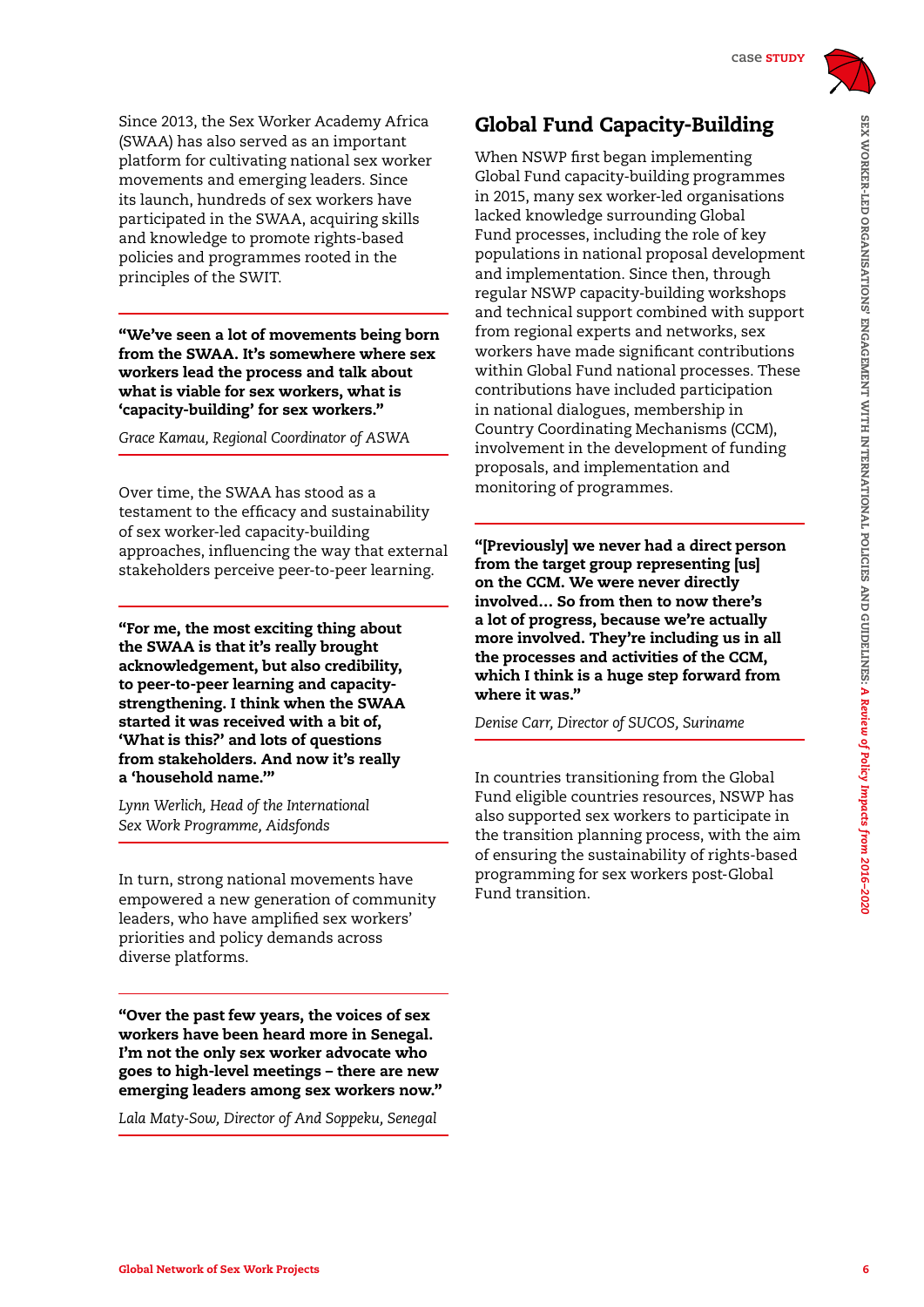

#### Evidence Base and Advocacy Tools Library

Although NSWP began developing its resource library in 2010, the last five years have seen a significant expansion in the number and diversity of advocacy tools published. Since 2016, 43 advocacy tools have been added to [NSWP's online library.](https://www.nswp.org/resources/types/nswp-publications) In 2019, NSWP also launched the [Global Mapping](https://www.nswp.org/sex-work-laws-map)  [of Sex Work Laws](https://www.nswp.org/sex-work-laws-map) project, an interactive resource providing the most complete, up-todate overview currently available of global legal frameworks surrounding sex work.

These resources, which are rooted in NSWP members' lived experiences, have formed an invaluable evidence base surrounding policies and practices which affect sex workers' health and lives. Both NSWP members and external stakeholders have reported actively using these resources in their work and advocacy.

NSWP members have also described how the process of contributing to NSWP's advocacy tools, such as by responding to consultations on specific themes, has strengthened their own capacity to collect, analyse, and use evidence within their local contexts.

"Over the course of responding [to NSWP's consultations], we create an analytical summary in itself on work surrounding this problem in Russia … And now we have answers to these questions, which are like stand-alone analytical summaries – ready-made materials for the media, officials, and others."

*Marina Avramenko, Representative of Sex Worker Forum, Russia*

In the last five years, NSWP's evidence base has been instrumental in garnering international support for decriminalisation, as well as challenging harmful and misinformed positions on sex work. The expansion of this resource library has also enabled NSWP to more effectively respond to emerging policy issues by drawing on its own evidence base.

"We now have organisations and the international evidence-base to show why our arguments are coherent, and that they're backed up by evidence…I think it's a long-term goal, continuing to try and ensure that we build that evidence base up… It becomes harder for opponents to argue against us when the weight of evidence is in our favour."

*Neil McCulloch, NSWP Senior Policy Officer*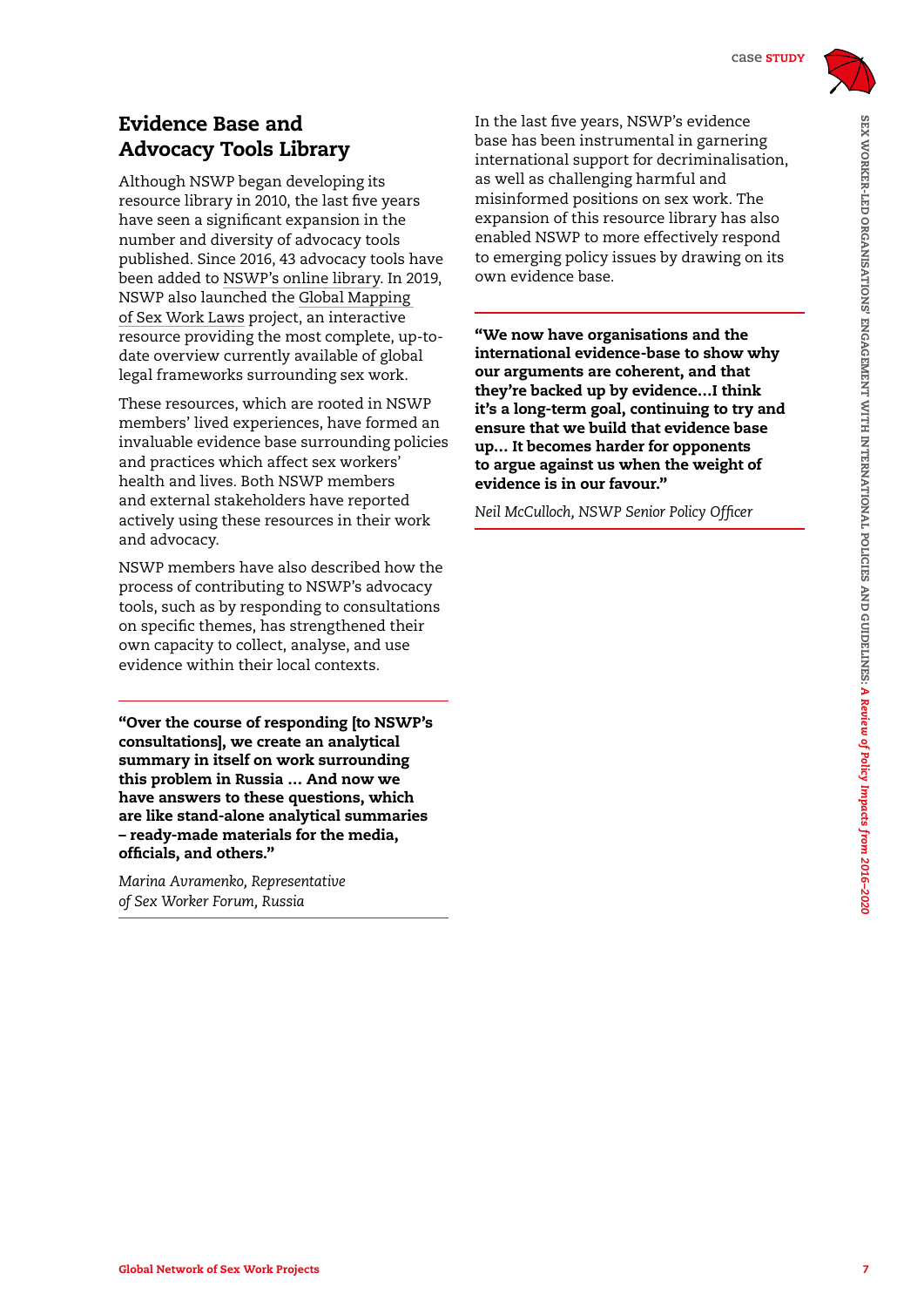

## ACTION #2:

**Advocating for non-governmental organisations, intergovernmental organisations, and governmental bodies to adopt and implement rights-based policies on sex work**

#### Advocacy with UN agencies

For over a decade, NSWP has fought for sex workers' inclusion and active participation within UN-level discussions, policies, and guidelines. While this process has required persistence and long-term relationshipbuilding, it has resulted in the development and dissemination of critical rights-affirming policies and guidelines for sex workers. Over time, this advocacy has also strengthened the practice of community inclusion within UN agencies' work.

"I think that the ground has shifted now, in that most UN agencies generally would not think of developing guidance without some sort of inclusion from all key populations… And that approach, that template of 'good practice,' in terms of inclusion, has become more common. It's become standardised. And so we're able to call [them] out when it doesn't happen."

*Neil McCulloch, NSWP Senior Policy Officer*

Over the last five years, this standard of inclusion has also strengthened working relationships between UN agencies and NSWP members, supporting their advocacy for rights-based policies and guidelines at the regional and national levels.

"We have a good relationship with UNAIDS. They always support us when needed… If we are meeting with the Ministry of Internal Affairs or the Ministry of Health, they can always come with us."

*Shahnaz Islamova, Director of Tais Plus, Kyrgyzstan* 

Within the last year, the COVID-19 pandemic has had a substantial impact on sex worker communities worldwide, simultaneously shifting the funding and programmatic priorities of many UN agencies. In spite of these challenges, ongoing relationships and partnerships have been leveraged to ensure that the changing needs and concerns of sex workers are not ignored.

"When COVID hit, we reached out to UNAIDS for support in calling out some of the human rights violations and the exclusion of sex workers. We actually managed to develop a joint statement with UNAIDS within two weeks and get it approved. That was one of the first population-specific statements that came out from UNAIDS."

*Ruth Morgan Thomas, NSWP Global Coordinator* 

While the impacts of COVID-19 will undoubtedly affect the ways that sex worker-led organisations engage with UN agencies moving forward, it is clear that the foundation of inclusion and meaningful involvement, built up over the last decade, will continue to stand.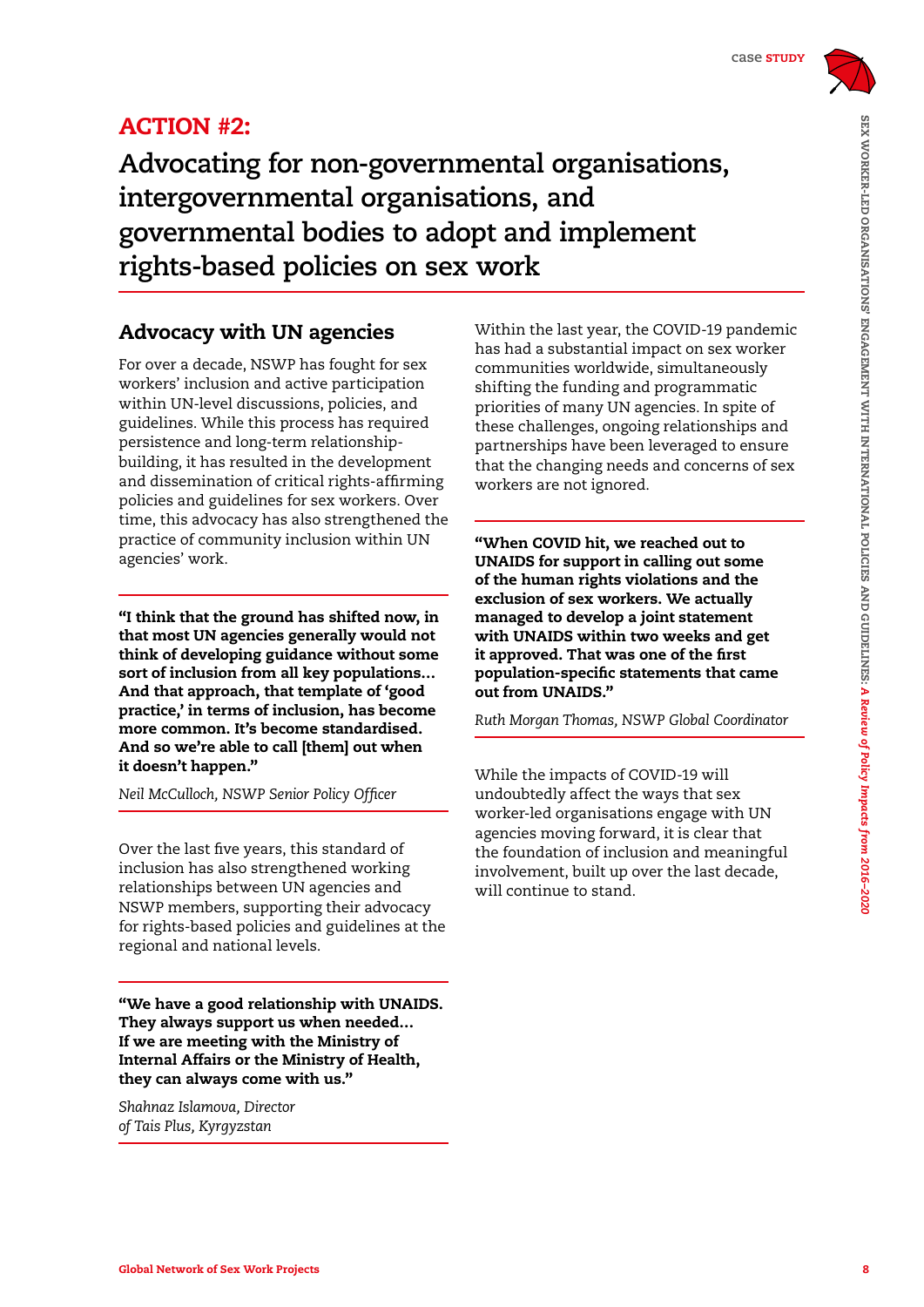

#### Advocacy with Non-Governmental Organisations (NGOs)

International NGOs' support for the decriminalisation of sex work has steadily grown since 2016, when Amnesty International published its landmark [Policy](https://www.amnesty.org/en/documents/pol30/4062/2016/en/)  [on State Obligations to Respect, Protect, and](https://www.amnesty.org/en/documents/pol30/4062/2016/en/)  [Fulfil the Human Rights of Sex Workers](https://www.amnesty.org/en/documents/pol30/4062/2016/en/), developed in consultation with NSWP members and Secretariat. Although Amnesty International was not the first NGO to openly support the full decriminalisation of sex work, it has been one of the most visible mainstream organisations to do so, setting a precedent for the further adoption of rightsbased policies informed through meaningful collaboration with sex workers.

In Europe, ICRSE reported that Amnesty International's policy on sex work has had a "normative effect" on other NGOs, making it easier to lobby for decriminalisation and engage with allies at both the regional and national levels.

"[In Europe] 5 or 6 organisations now have a policy on decriminalisation, but also want to include sex workers in their general advocacy. For example, if you look at ILGA Europe, the LGBTI network, they will now publish an annual report where they will clearly point to human rights violations of LGBTI sex workers, and they have been working with us on submissions to Malta on the law reform consultation, which wouldn't have been possible if they hadn't taken a policy on decrim."

*Luca Stevenson, Regional Coordinator of ICRSE*

On a global level, ICRSE was also instrumental in the development of ILGA-World's [2019 resolution on the](https://ilga.org/sex-work-lgbti-organisations-call-for-decriminalisation)  [decriminalisation of sex work,](https://ilga.org/sex-work-lgbti-organisations-call-for-decriminalisation) as well as in the creation of an LGBTI sex worker working group, which will lead the development of future ILGA policies and programmes on sex work.

While the last five years have seen a substantial increase in the number of international, regional, and national NGOs supporting the full decriminalisation of sex work, challenges remain to ensuring that sex workers' needs and priorities are addressed in practice.

"In many countries in Asia Pacific, NGOs or INGOs get huge [sex worker] funding for their organisation, but on the other hand, they are implementing [programmes] under their organisation's goals, not the goals or principles of what sex workers need. We [sex workers] have to develop the priorities. What are our needs? What should we change? What does a rightsbased programme look like?"

*KayThi Win, Regional Coordinator of APNSW*

In the future, continued advocacy among diverse NGOs will remain essential to ensuring that rights-based policies on sex work are not only adopted, but implemented, and that sex workers are meaningfully involved in the development and implementation of programmes.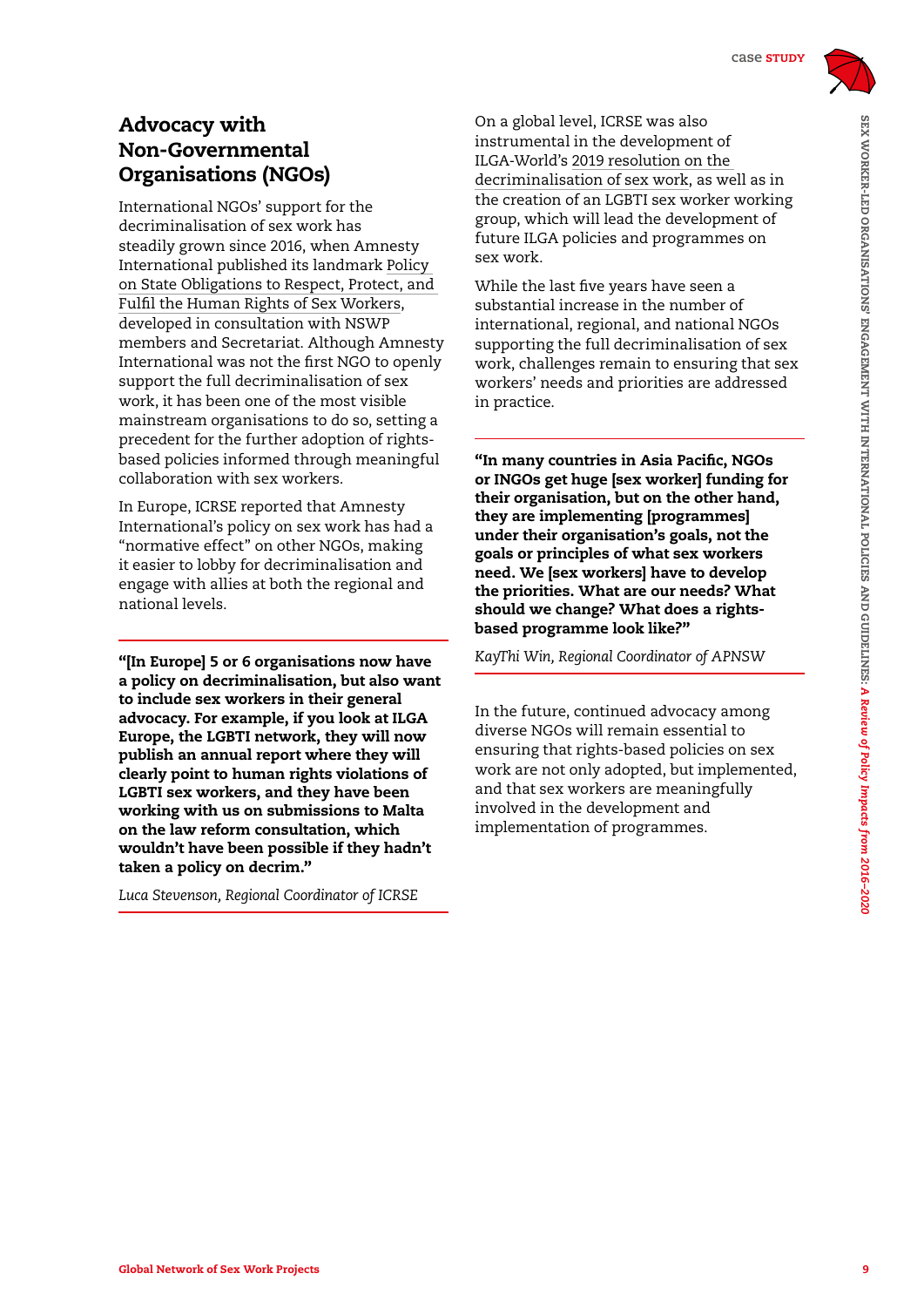

#### Key Population Alliances

Collaboration with key population organisations and networks, whether through formally registered alliances or informal coalitions, has continued to be an important aspect of NSWP and its members' advocacy over the last 5 years. This engagement has helped advance rights-based policies and programmes at the global, regional, and national levels by allowing diverse groups to identify common goals and amplify each other's voices.

As a global network, NSWP's longstanding alliances with the International Network of People Who Use Drugs (INPUD), MPact Global Action for Gay Men's Health and Rights (MPact), and the Global Network of People Living with HIV (GNP+), have facilitated the development of joint statements and advocacy tools. In 2020, following the International AIDS Society's decision to host the International AIDS Conference in the United States, a country with travel restrictions for sex workers, people who use drugs, and people with criminal records, NSWP coordinated with INPUD, MPact, and GNP+ to organise an alternative, key population-led conference, HIV2020. HIV2020, held virtually due to the COVID-19 pandemic, reaffirmed the leading role of key populations and communities in the global HIV response while promoting messages of solidarity and intersectionality across groups.

At the regional level, key population alliances have also been leveraged to strengthen mutual understanding and advance common goals. In 2019, PLAPERTS joined the HIV Positive Leadership Alliance, or Alianza Liderazgo en Positivo (ALEP), a Latin American coalition of networks of key populations and people living with HIV. In a region where key population-led networks have traditionally worked in silos, this alliance has helped groups identify common challenges and amplify each other's voices, including by supporting key populations' representation in decision-making platforms, such as the Global Fund CCMs.

#### "[ALEP] has really pushed us forward, like nothing else before, on how to work together, and the need to work together to sustain our organisation and the HIV response."

*Ernesto Cortes, Representative of the Latin American Network of People Who Use Drugs*

In Eastern Europe and Central Asia, close collaboration between SWAN and the Eurasian Coalition on Health, Rights, Gender and Sexual Diversity (ECOM) has not only facilitated work on joint campaigns and project proposals, but has also fostered a greater understanding and practice of intersectionality among the region, grounded in a holistic, human rights-based approach.

"As compared to 5 years ago, we can clearly see that communities of gay men, transgender people, and sex workers work much closer together… The collaboration with, and mere presence of SWAN, as a clear human rights advocate, has pushed us to think more and work more on human rights issues."

*Vitaly Djuma, Executive Director of ECOM*

As spaces for the meaningful participation of sex workers and other key population groups continue to shrink on a global scale, it has perhaps never been more important for key populations to uplift each other's voices.

#### "We, as the people who have already made a platform, really need to make a platform for other key population communities."

*Fatma Tingiba, Director of FEMISS, South Sudan*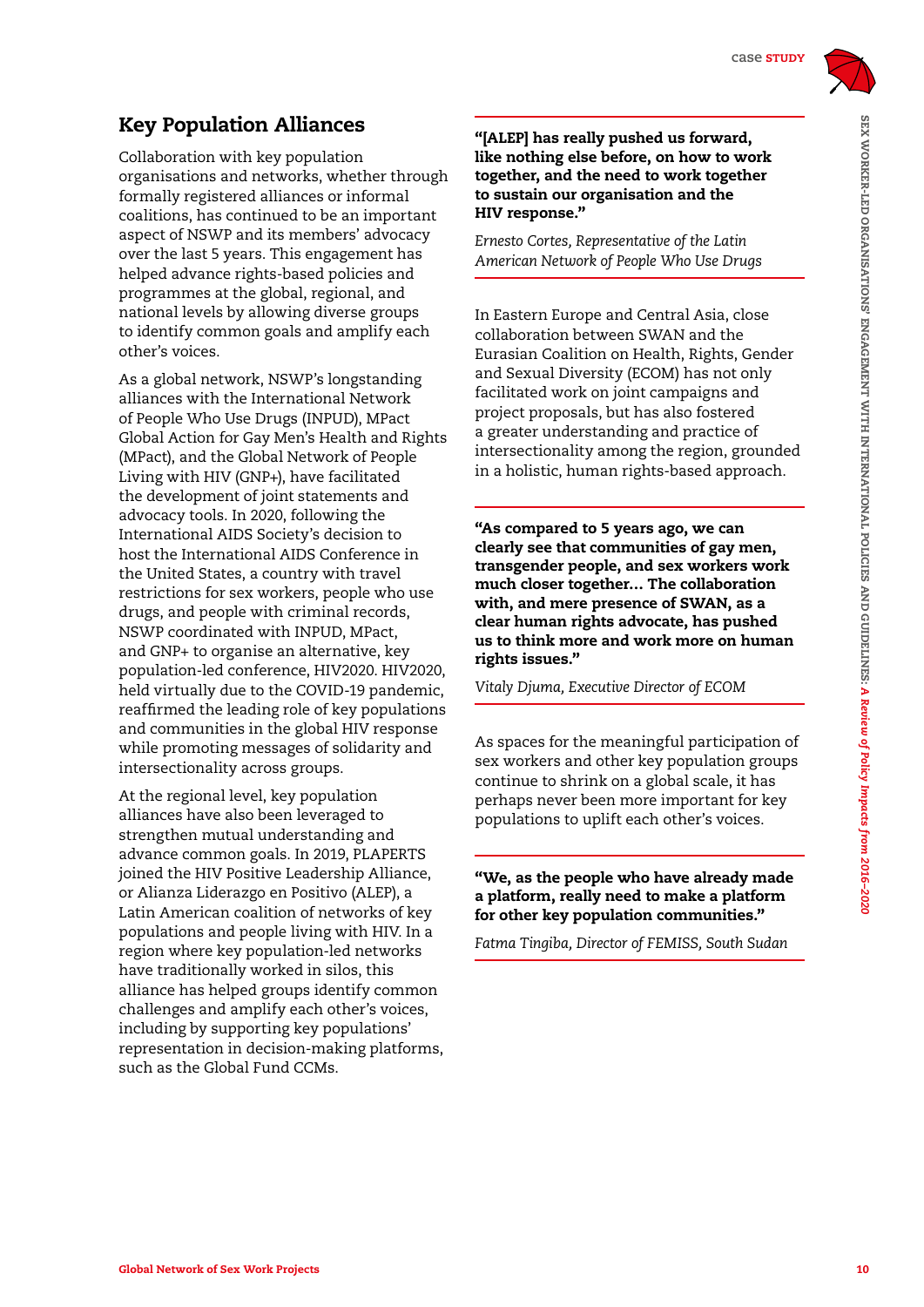

#### Advocacy with national and local governments

Although it requires considerable time and perseverance to change government policies, practices, and guidelines, NSWP members continue to make significant gains at the national and local levels.

Even in contexts where relations with the government have been strained, consistent advocacy on the part of NSWP members has forged new pathways for cooperation. In Nepal, government authorities previously refused to hold discussions with sex workers due to the criminalised status of sex work. Following the advocacy work of sex workerled organisations, however, government officials have become more receptive to the needs and voices of sex workers.

"Initially, government authorities didn't want to have discussions with sex workers… After [our] advocacy, they agreed to discuss the issues of sex workers, and they invited sex workers to meetings with government bodies and have also become involved in events and meetings organised by sex workers."

*Shova Dangol, Chairperson of Society for Women Awareness Nepal*

Sex workers have also made important contributions in the realm of health policy, including through participating in national HIV/AIDS committees and developing rightsbased guidelines. In Ecuador, sex workers developed a Manual for Comprehensive Health Care for Sex Workers, which was approved by the Ministry of Health in 2017. Since then, sex worker-led organisations have advocated for the manual's nationwide implementation with increasing capacity and confidence.

"If you were at the meeting [with the Ministry of Health], you could see that all of the sex workers were able to speak. Everyone was on the same page, and they knew what they were talking about."

*Karina Bravo Neira, Regional Coordinator of PLAPERTS*

NSWP members have also been directly involved in legislative processes. Since 2016, NSWP member HIPS has led a local campaign to decriminalise sex work in Washington, D.C., USA. Together with the Sex Worker Advocates Coalition (SWAC) and local lawmakers, HIPS developed and introduced a bill to remove criminal penalties for sex work. Although the bill gained unprecedented support from city council members and the local community, attacks from abolitionist and anti-trafficking groups – who flew in from as far as London, UK to testify against the bill – thwarted the bill's passage in 2019.

"The voices that spoke against the bill were not from here. These are people that have zero lived experiences. And there was an overwhelming voice from the local populace that was in favour of decriminalisation."

*Tamika Spellman, Policy and Advocacy Associate of HIPS, USA*

Undeterred, HIPS plans to harness this momentum and support to reintroduce the bill in the future.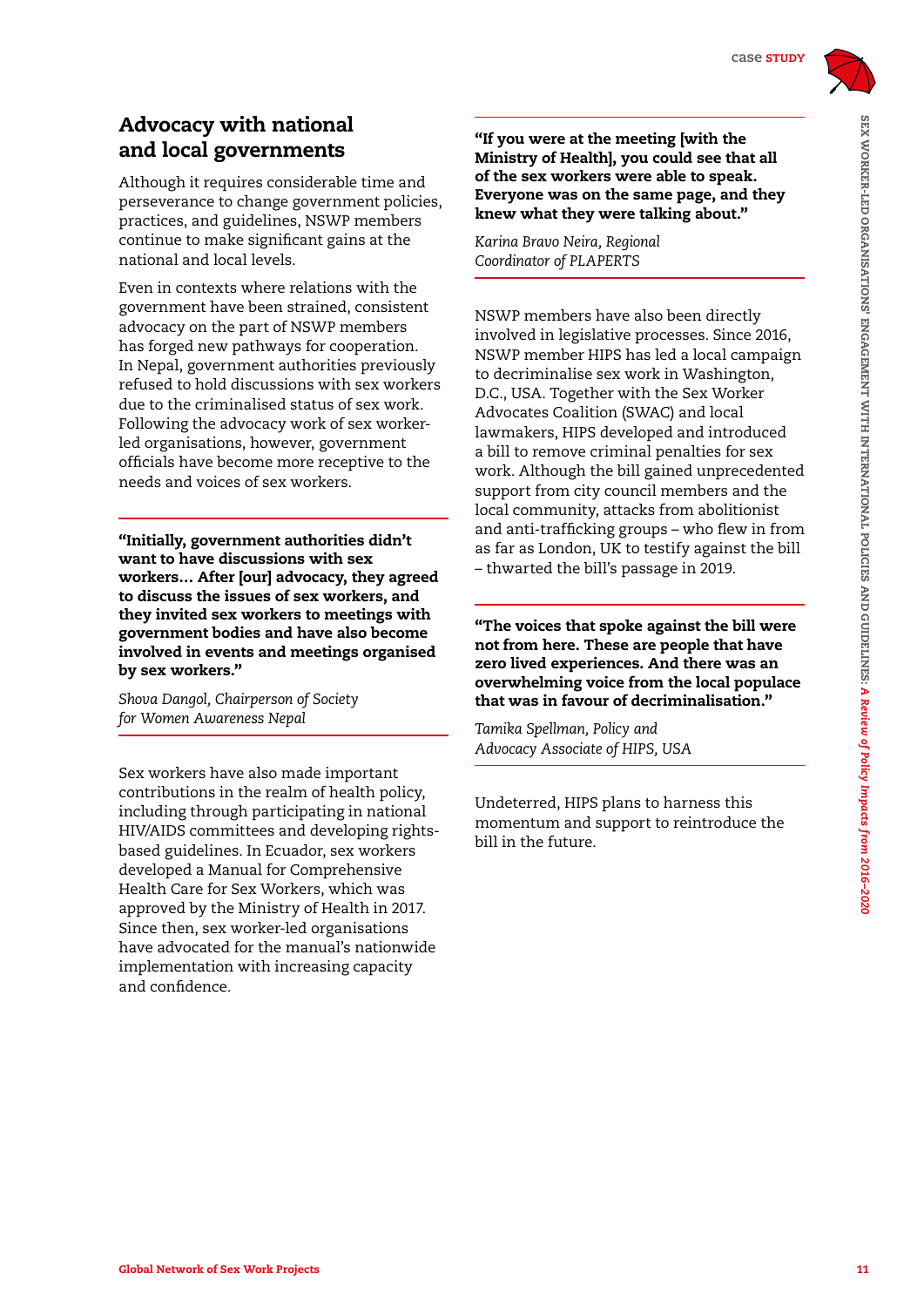

### ACTION #3:

**Working with women's rights organisations, bodies, and entities to promote rights-based policies and positions on sex work**

#### Sex Worker Inclusive Feminist Alliance (SWIFA)

The Sex Worker Inclusive Feminist Alliance (SWIFA), first conceived in 2016 and launched in 2018, has been an integral component of NSWP's long-term alliance-building strategy within the women's movement. Consisting of nine core members,2 SWIFA works to align rights-affirming positions on sex work across the UN system, support sex worker-led organisations' engagement with UN Treaty Bodies and Special Procedures, and facilitate sex workers' engagement in women's movement spaces.

Since 2018, SWIFA has supported NSWP and its members to engage in women's movement spaces which have traditionally excluded sex workers, such as the UN Commission on the Status of Women (CSW). After the successful participation of NSWP's member delegation at CSW63 in 2019, NSWP was invited by the Dutch government to co-host a side event at CSW64 – an offer that would not have been imaginable prior to the engagement of SWIFA. In 2019, sex worker-led organisations also actively participated in the Beijing+25 regional consultations leading up to CSW64, with support from SWIFA members.

"When it comes to Beijing+25, where sex workers were not a part of it, [SWIFA member] FEMNET was able to push for sex workers to attend a meeting in the African Union. FEMNET was also able to push for sex workers to be included in the Beijing+25 report."

*Grace Kamau, Regional Coordinator of ASWA*

SWIFA has not only supported the engagement of sex workers within women's movement spaces, but has also strengthened feminist allies' practice of intersectionality and meaningful inclusion.

"I think for me, the lesson has been that advocacy outcomes and substantive issues are important, but processes are equally important if we want to be good allies… [SWIFA] has given IWRAW the opportunity to actually practice being intersectional feminists."

*Ishita Dutta, Programme Officer of IWRAW-Asia Pacific*

<sup>2</sup> SWIFA core members include: African Women's Development & Communications Network (FEMNET), Amnesty International, CREA, Global Alliance Against Traffic in Women (GAATW), Global Network of Sex Work Projects (NSWP), International Women's Health Coalition (IWHC), International Women's Rights Action Watch Asia Pacific, (IWRAW-AP), Open Society Foundations (OSF), and Women's Global Network for Reproductive Rights (WGNRR).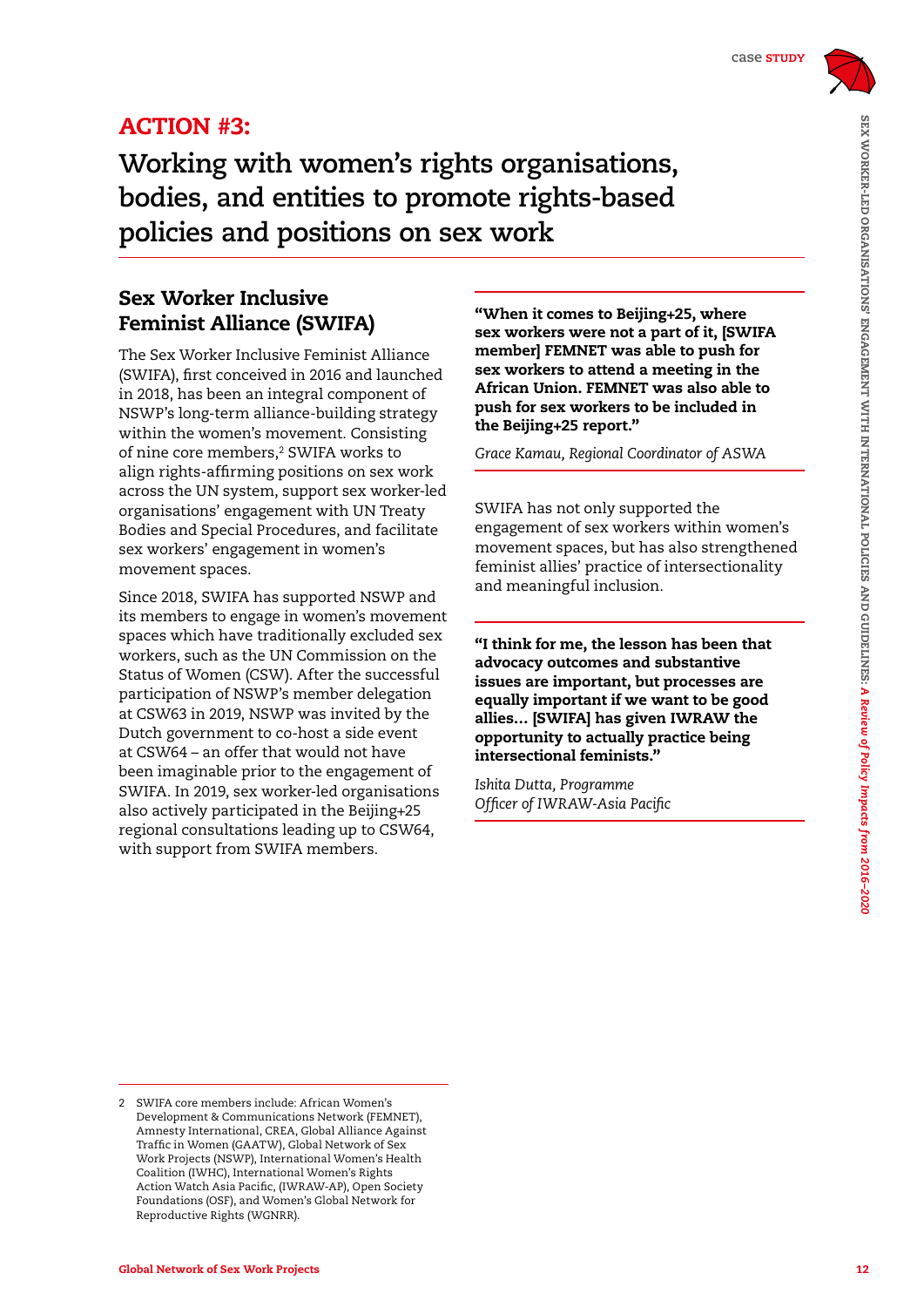

#### Engagement with CEDAW

While some NSWP members have long engaged with CEDAW processes, enhanced support from NSWP, regional networks, and SWIFA members has greatly increased the scope and frequency of sex worker ledorganisations' contributions. NSWP and IWRAW-AP's jointly published [Framework](https://www.nswp.org/resource/framework-rights-sex-workers-and-cedaw)  [on Rights of Sex Workers and CEDAW](https://www.nswp.org/resource/framework-rights-sex-workers-and-cedaw) and [Shadow Report Guidelines on CEDAW and](https://www.nswp.org/resource/shadow-report-guidelines-cedaw-and-rights-sex-workers)  [Rights of Sex Workers](https://www.nswp.org/resource/shadow-report-guidelines-cedaw-and-rights-sex-workers), as well as an NSWP's [Smart Guide to CEDAW](https://www.nswp.org/resource/smart-guide-cedaw), have served as further capacity-building resources for CEDAW engagement.

Since 2017, NSWP has provided technical support to sex worker-led organisations to conduct national consultations and to draft and submit national shadow reports to CEDAW. In 2019, the NSWP Policy Team additionally supported sex workerled organisations in contributing to the development of the CEDAW Committee's General Recommendation (GR) on Trafficking in Women and Girls in the Context of Global Migration through written submissions and participation in expert meetings.

Over the last five years, sex workers' engagement with CEDAW processes has led to a steady decrease in harmful policy recommendations issued by the CEDAW Committee. Whereas the CEDAW Committee previously promoted 'End Demand' legislation by default, in 2019, only 6 out of 22 Concluding Observations advocated for these models. Increasingly, the Committee has also expressed concern over punitive laws, stigma and discrimination, and access to justice for sex workers – a direct result of sex workers' presence and persistence within CEDAW processes.

"I think that the lived experiences being presented by sex workers from the countries, from grassroots sex worker-led organisations, directly to the Committee – I don't think that we can underestimate the power of that."

*Ruth Morgan Thomas, NSWP Global Coordinator*

Nonetheless, challenges remain to ensuring that rights-based recommendations are consistently issued by the CEDAW Committee, largely due to abolitionist members. In spite of sex workers' active contributions throughout the development of the GR on Trafficking – nearly 18% of all civil society submissions came from sex worker-led organisations – the final GR draft, published in 2020, promoted a range of regressive standards, including 'End Demand' measures grounded in the conflation of sex work and trafficking. Although it will require significant time and effort to shift this narrative, sex workers' continued engagement with CEDAW processes will ensure that these issues are not ignored within women's movement spaces.

#### "By participating in CEDAW and CSW, we became a tool and part of the solution for the problem in these spaces."

*Kholi Buthelezi, National Coordinator of Sisonke, South Africa*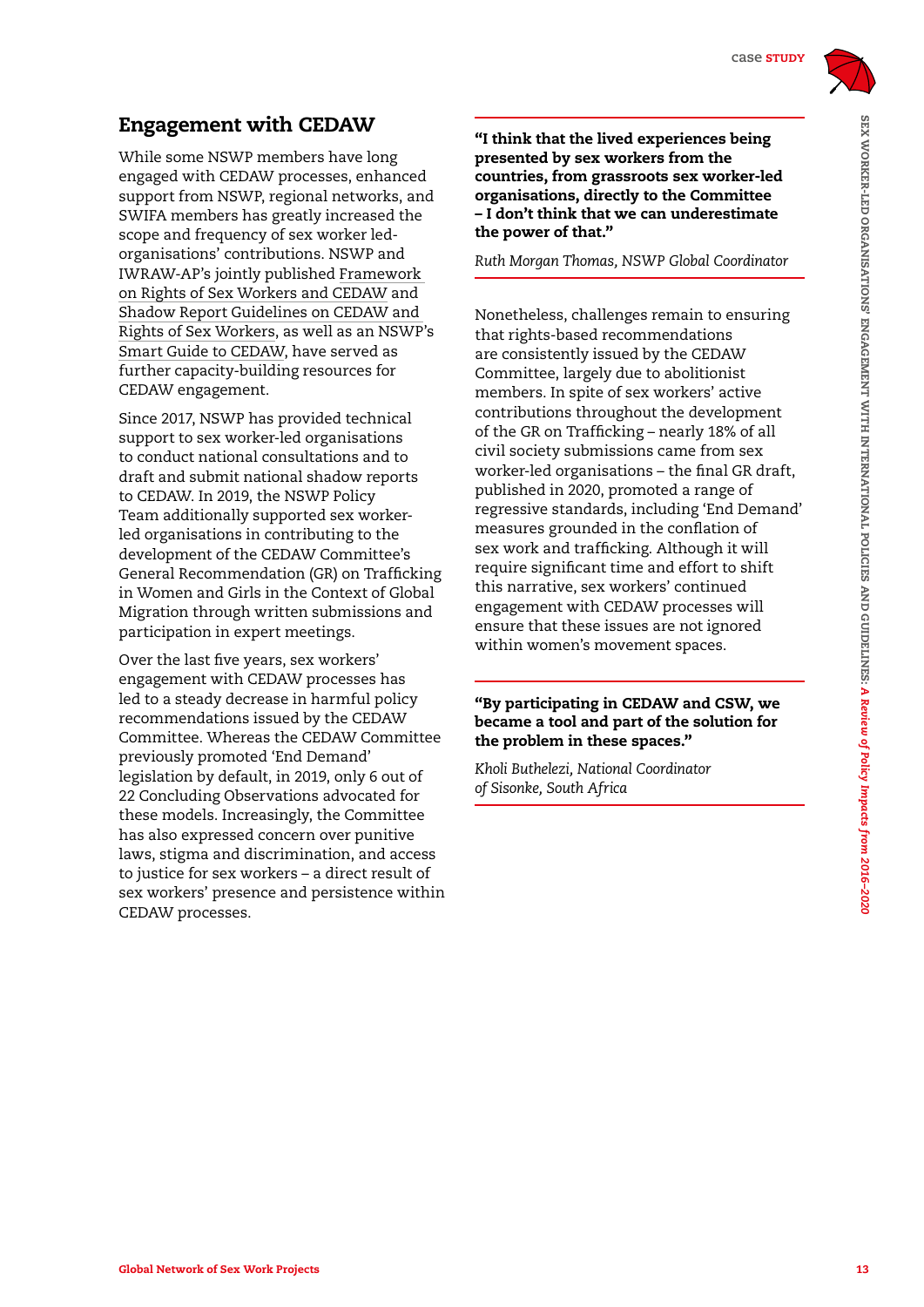

#### Advocacy with regional, national, and local women's movements

Sex workers' participation in global women's movement spaces has also had a positive impact at the regional, national, and local levels, facilitating connections with diverse women's organisations and fostering a greater recognition of sex workers' rights as a feminist issue.

"[Sex workers] have started to be considered as part of the feminist agenda in some countries, which is a major advancement."

*Aline Fantinatti, NSWP Programme Manager*

After participating in NSWP's CSW63 delegation in 2019, Lala Maty-Sow of And Soppeku, Senegal, was invited to speak at multiple women's forums and events in Africa, enabling her to advocate for sex workers' rights before a wider feminist audience.

"In 2019, I participated in a large meeting in Kenya, the Feminist Republik, with more than 300 women. Participating in panels, I had the opportunity to address all the women and speak about the problems that sex workers face. I encouraged other women's organisations to support sex workers as women, and am confident that this will lead to a positive outcome in the future."

*Lala Maty-Sow, Director of And Soppeku, Senegal* 

NSWP members have also increasingly engaged with women's movement actors at the national level – both as a means to strengthen their own organisational capacity and to challenge harmful policies and positions promoted by fundamental feminists and abolitionist groups. In many countries, alliances between sex worker-led and women's organisations have continued to improve.

"[Our engagement with women's groups] is changing. They welcome us. We join their trainings on different topics and then we exchange strategies used to handle [cases]. When we receive sex workers who have cases that are beyond our expertise or knowledge, we will pass it on to them, and vice versa. So we are really working closely together."

*Sherry Sherqueshaa, Representative of Project X, Singapore*

Simultaneously, over the last 5 years, sex workers have encountered increasing threats from fundamental feminists and abolitionist groups promoting 'End Demand,' or 'Nordic Model' legislation, often touted as a means to promote gender equality and combat human trafficking. In the face of intensified efforts from foreign governments and other stakeholders to 'export' these ideologies, the importance of sex workers' continued engagement within women's movement spaces has never been greater.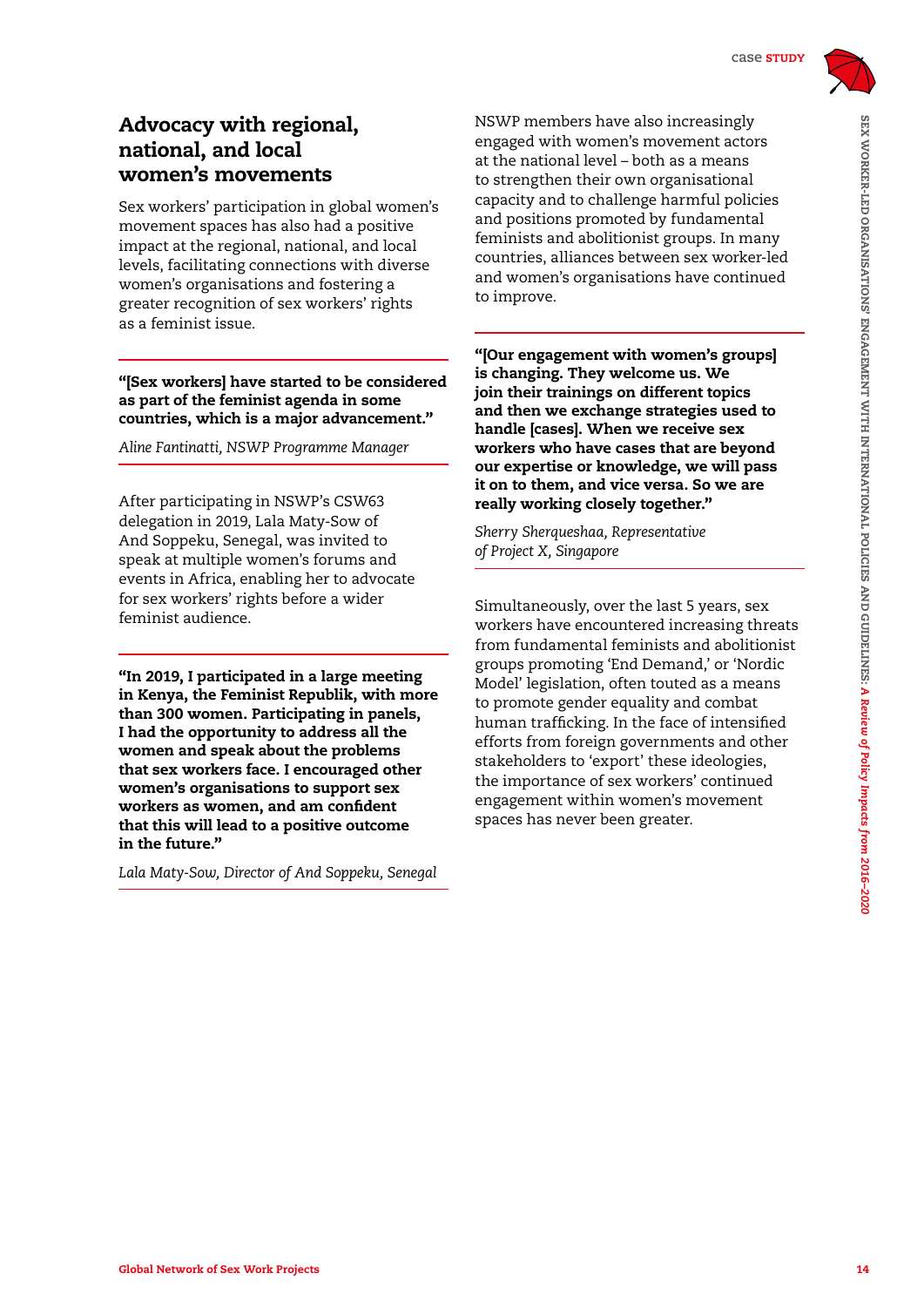

# **Conclusion**

The path to influencing international policies on sex work is seldom straightforward. On one hand, the continued engagement of NSWP and its members with rightsbased policies and guidelines has yielded numerous successes within the last five years, attracting support from diverse international stakeholders and forging new pathways for advocacy. On the other hand, the unprecedented visibility of sex workers within the international policy arena has also engendered widespread backlash from fundamentalist feminists and abolitionists, who have sought to undermine established rights-based positions with harmful policies and ideologies.

This opposition, combined with shrinking spaces for civil society, an increasingly challenging funding landscape, and the COVID-19 pandemic, have complicated the external environment for sex worker advocacy within the last five years. Nonetheless, the internal capacity of sex worker-led organisations has continued to grow, supported by a growing evidence base, years of peer-to-peer learning, organisational development, and alliance-building.

NSWP's unique capacity-building approach has supported thriving sex worker-led organisations and networks at the regional, national, and local levels, enabling the promotion of rights-based policies and guidelines on a massive scale. Above all, the SWIT has remained the most widely used international guidance on sex worker programming. At the same time, NSWP's expanding library of advocacy tools has formed an invaluable evidence-base for countering misinformed policies and positions on sex work.

Advocacy with international NGOs, UN agencies, and governments has continued to support NSWP and its members' work, resulting in increased support for decriminalisation and greater sex worker involvement in the policymaking process. Alliance-building within the women's rights movement has also been a critical strategy for promoting rights-based policies in spaces which have traditionally excluded and denigrated sex workers. Today, in spite of rising fundamental feminist and abolitionist ideologies, sex worker-led organisations have never had more platforms and opportunities to represent their communities within diverse women's movement spaces.

In the face of pervasive stigma, discrimination, and criminalisation, the determination of sex worker-led organisations to evolve and thrive is an accomplishment in itself. In the years to come, NSWP and its members will continue to promote rights-affirming policies and guidelines for sex workers, building on the movement's strengths and achievements to approach new challenges, as well as new opportunities.